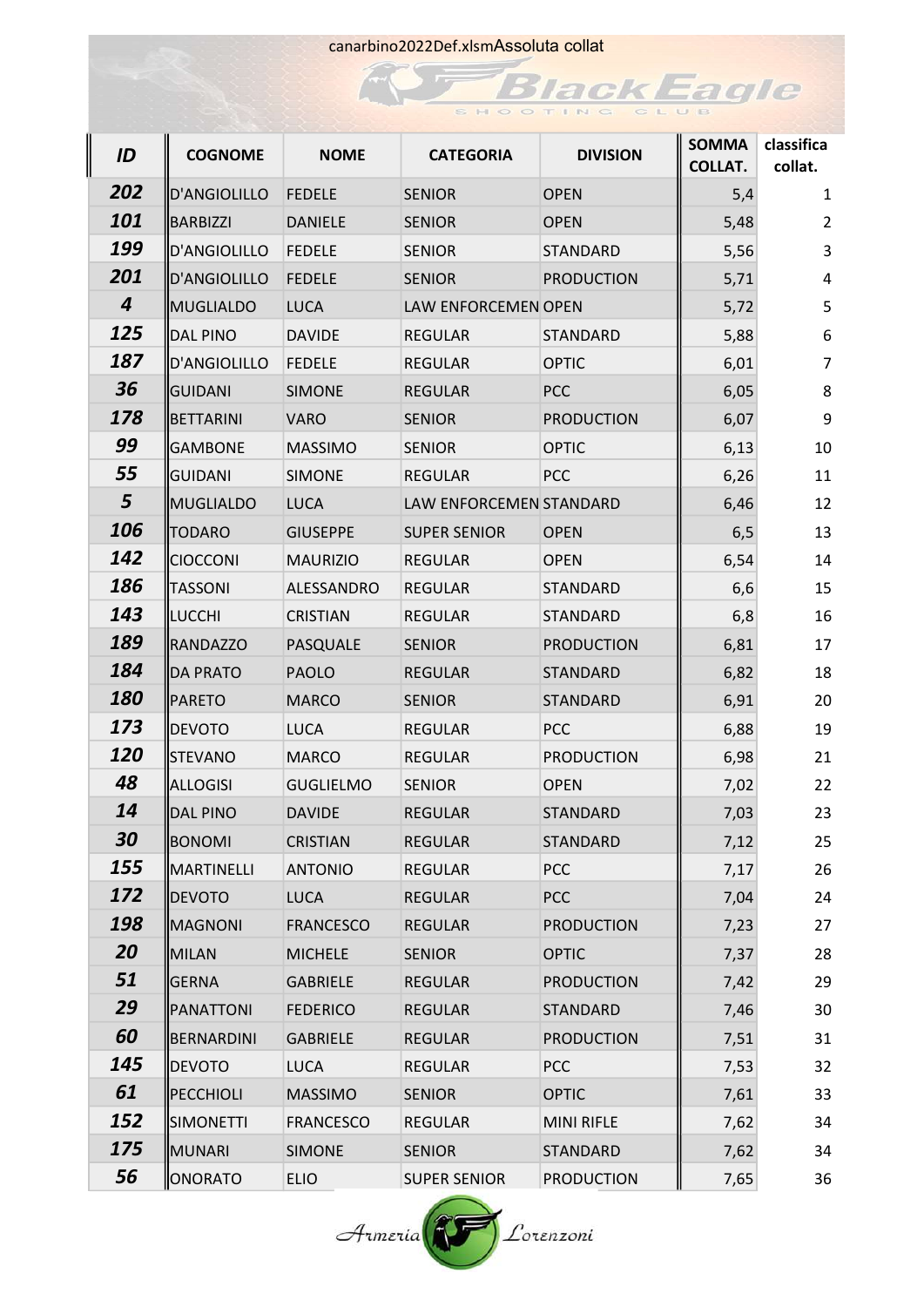| ║ | ID                      | <b>COGNOME</b>     | <b>NOME</b>      | <b>CATEGORIA</b>    | <b>DIVISION</b>   | <b>SOMMA</b><br><b>COLLAT.</b> | classifica<br>collat. |
|---|-------------------------|--------------------|------------------|---------------------|-------------------|--------------------------------|-----------------------|
|   | 53                      | <b>DEVOTO</b>      | <b>LUCA</b>      | <b>REGULAR</b>      | PCC               | 7,66                           | 37                    |
|   | 77                      | MUZZIOLI           | <b>GIOVANNI</b>  | <b>SENIOR</b>       | <b>PRODUCTION</b> | 7,69                           | 38                    |
|   | 183                     | <b>NARDI</b>       | ALESSANDRO       | <b>SUPER SENIOR</b> | <b>PRODUCTION</b> | 7,74                           | 39                    |
|   | 148                     | <b>CESATI</b>      | <b>GIOVANNI</b>  | <b>SENIOR</b>       | <b>PCC</b>        | 7,8                            | 40                    |
|   | 109                     | <b>COVATO</b>      | SILVIO           | <b>SENIOR</b>       | <b>STANDARD</b>   | 7,85                           | 41                    |
|   | 105                     | ROCCO              | <b>GIUSEPPE</b>  | <b>SENIOR</b>       | <b>CLASSIC</b>    | 7,88                           | 42                    |
|   | 139                     | GIORDANO           | <b>MASSIMO</b>   | <b>SENIOR</b>       | <b>STANDARD</b>   | 7,9                            | 43                    |
|   | 83                      | <b>ZAMPOLINI</b>   | <b>JACOPO</b>    | <b>REGULAR</b>      | <b>PRODUCTION</b> | 7,91                           | 44                    |
|   | 15                      | <b>PONTONE</b>     | <b>FRANCESCO</b> | <b>SUPER SENIOR</b> | <b>STANDARD</b>   | 7,92                           | 45                    |
|   | 43                      | <b>TESTI</b>       | <b>MASSIMO</b>   | <b>SENIOR</b>       | DIFESA DOPPIA     | 8,07                           | 46                    |
|   | 86                      | MAZZONI            | <b>ANDREA</b>    | <b>SENIOR</b>       | <b>CLASSIC</b>    | 8,08                           | 47                    |
|   | 37                      | <b>DEVOTO</b>      | <b>LUCA</b>      | <b>REGULAR</b>      | <b>PCC</b>        | 8,1                            | 48                    |
|   | 102                     | TIBILETTI          | <b>GUGLIELMO</b> | <b>SENIOR</b>       | <b>OPTIC</b>      | 8,11                           | 49                    |
|   | 158                     | BERTOLA            | NICOLO'          | <b>REGULAR</b>      | DIFESA DOPPIA     | 8,12                           | 50                    |
|   | <b>190</b>              | PALMERINI          | CARLO            | <b>SUPER SENIOR</b> | <b>PRODUCTION</b> | 8,17                           | 51                    |
|   | 121                     | <b>POLITI</b>      | <b>MASSIMO</b>   | <b>SUPER SENIOR</b> | DIFESA SINGOLA    | 8,17                           | 51                    |
|   | 25                      | <b>VACCARI</b>     | <b>MAURIZIO</b>  | <b>SUPER SENIOR</b> | <b>OPEN</b>       | 8,19                           | 53                    |
|   | 108                     | <b>VANZAN</b>      | <b>IVAN</b>      | <b>REGULAR</b>      | <b>PRODUCTION</b> | 8,19                           | 53                    |
|   | 58                      | <b>NICOLINI</b>    | SANDRO           | <b>SENIOR</b>       | <b>OPTIC</b>      | 8,27                           | 55                    |
|   | 27                      | <b>CASULA</b>      | <b>PIERO</b>     | <b>SUPER SENIOR</b> | <b>OPEN</b>       | 8,28                           | 56                    |
|   | 115                     | <b>CAPPETTA</b>    | <b>GUIDO</b>     | <b>SENIOR</b>       | STANDARD          | 8,36                           | 57                    |
|   | 47                      | MICOZZI            | <b>RAUL</b>      | <b>SENIOR</b>       | STANDARD          | 8,43                           | 58                    |
|   | 84                      | PADOAN             | <b>ANDREA</b>    | <b>REGULAR</b>      | <b>PRODUCTION</b> | 8,46                           | 59                    |
|   | 188                     | <b>SIMONETTI</b>   | <b>FRANCESCO</b> | <b>REGULAR</b>      | <b>MINI RIFLE</b> | 8,46                           | 59                    |
|   | 64                      | PARANCOLA          | <b>DANILO</b>    | <b>SENIOR</b>       | <b>PRODUCTION</b> | 8,47                           | 61                    |
|   | 185                     | <b>ERCOLINI</b>    | <b>FILIPPO</b>   | <b>REGULAR</b>      | <b>CLASSIC</b>    | 8,48                           | 62                    |
|   | 82                      | <b>DE BERNARDI</b> | <b>ROBERTO</b>   | <b>SENIOR</b>       | <b>PRODUCTION</b> | 8,5                            | 63                    |
|   | 59                      | BATTISTINI         | <b>THOMAS</b>    | <b>REGULAR</b>      | <b>PRODUCTION</b> | 8,52                           | 64                    |
|   | 179                     | <b>TAMELLINI</b>   | <b>DANILO</b>    | <b>SENIOR</b>       | <b>STANDARD</b>   | 8,52                           | 64                    |
|   | $\overline{\mathbf{z}}$ | <b>ROBIOLIO</b>    | <b>GIULIO</b>    | <b>SENIOR</b>       | <b>PRODUCTION</b> | 8,54                           | 66                    |
|   | 97                      | <b>CAIROLI</b>     | <b>RAUL</b>      | <b>SENIOR</b>       | <b>STANDARD</b>   | 8,61                           | 67                    |
|   | 62                      | FORNELLI           | <b>ENRICO</b>    | <b>SENIOR</b>       | STANDARD          | 8,66                           | 68                    |
|   | 42                      | <b>BOZZINI</b>     | <b>GIOVANNI</b>  | <b>SUPER SENIOR</b> | <b>STANDARD</b>   | 8,74                           | 69                    |
|   | 197                     | <b>MINETTI</b>     | <b>MATTEO</b>    | <b>REGULAR</b>      | <b>PRODUCTION</b> | 8,75                           | 70                    |
|   | 95                      | <b>GABUTTI</b>     | <b>ALESSIO</b>   | <b>REGULAR</b>      | <b>PRODUCTION</b> | 8,79                           | 71                    |
|   | 65                      | ANGELINO           | <b>ENRICO</b>    | <b>SENIOR</b>       | <b>PRODUCTION</b> | 8,81                           | 72                    |

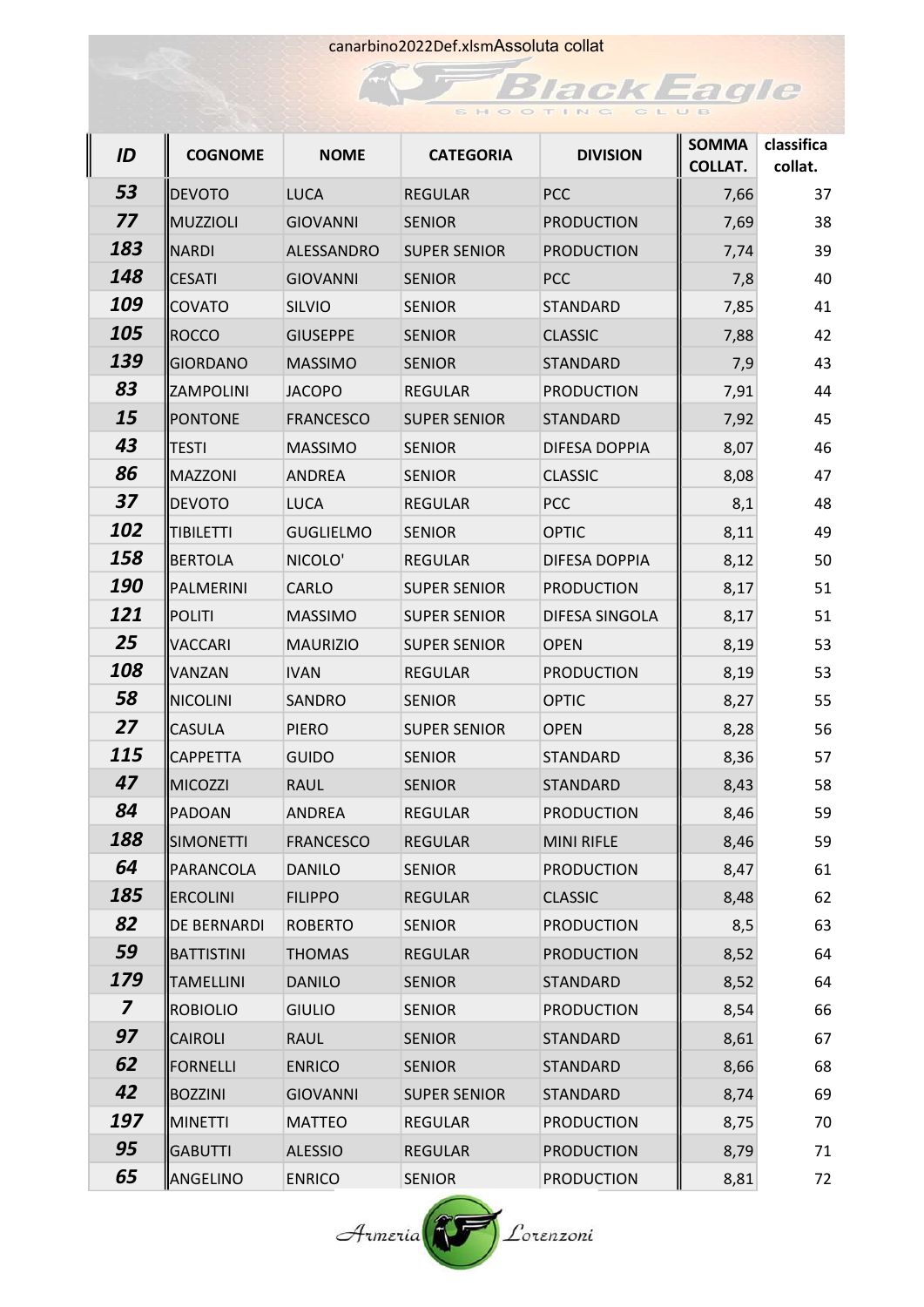| ┃ | ID             | <b>COGNOME</b>    | <b>NOME</b>     | <b>CATEGORIA</b>    | <b>DIVISION</b>       | <b>SOMMA</b><br><b>COLLAT.</b> | classifica<br>collat. |
|---|----------------|-------------------|-----------------|---------------------|-----------------------|--------------------------------|-----------------------|
|   | 11             | <b>RINALDI</b>    | <b>LUIGI</b>    | <b>SENIOR</b>       | <b>PRODUCTION</b>     | 8,85                           | 73                    |
|   | 141            | MARINELLO         | <b>MAURIZIO</b> | <b>SENIOR</b>       | <b>STANDARD</b>       | 8,86                           | 74                    |
|   | 19             | POGLIANO          | <b>CLAUDIO</b>  | <b>SUPER SENIOR</b> | <b>PCC</b>            | 8,91                           | 75                    |
|   | 45             | <b>BRUSCHI</b>    | <b>VALERIO</b>  | <b>SUPER SENIOR</b> | DIFESA DOPPIA         | 8,91                           | 75                    |
|   | 181            | <b>SOLAZZO</b>    | <b>WALTER</b>   | <b>SENIOR</b>       | <b>PRODUCTION</b>     | 8,94                           | 77                    |
|   | 67             | <b>BORGHI</b>     | <b>PAOLO</b>    | <b>REGULAR</b>      | <b>PRODUCTION</b>     | 8,95                           | 78                    |
|   | 149            | <b>I</b> ICESATI  | <b>GIOVANNI</b> | <b>SENIOR</b>       | <b>WESTERN LUNGHE</b> | 8,97                           | 79                    |
|   | <b>150</b>     | <b>REMONDINI</b>  | <b>PAOLO</b>    | <b>SUPER SENIOR</b> | <b>OPTIC</b>          | 8,99                           | 80                    |
|   | 72             | GARDENGHI         | <b>ROBERTO</b>  | <b>SUPER SENIOR</b> | <b>PRODUCTION</b>     | 9,06                           | 81                    |
|   | 74             | <b>BADI</b>       | <b>DESIRE'</b>  | LADY                | <b>PRODUCTION</b>     | 9,13                           | 82                    |
|   | 96             | <b>BALLERINI</b>  | <b>RUGGERO</b>  | <b>SENIOR</b>       | <b>PCC</b>            | 9,15                           | 83                    |
|   | 151            | <b>IMICOZZI</b>   | <b>RAUL</b>     | <b>REGULAR</b>      | <b>STANDARD</b>       | 9,18                           | 84                    |
|   | 18             | <b>IFORTE</b>     | <b>FABRIZIO</b> | <b>REGULAR</b>      | <b>PCC</b>            | 9,39                           | 85                    |
|   | 50             | <b>IMOZZON</b>    | <b>MARCO</b>    | <b>SENIOR</b>       | <b>OPTIC</b>          | 9,39                           | 85                    |
|   | 44             | <b>BOTTALE</b>    | <b>MARCO</b>    | <b>SENIOR</b>       | PISTOLA 22            | 9,44                           | 87                    |
|   | 177            | <b>DI MARCO</b>   | <b>GIACOMO</b>  | <b>SUPER SENIOR</b> | <b>CLASSIC</b>        | 9,51                           | 88                    |
|   | 69             | DANESE            | <b>MARCO</b>    | <b>SENIOR</b>       | <b>PRODUCTION</b>     | 9,52                           | 89                    |
|   | 22             | <b>TAROZZI</b>    | <b>DANIELE</b>  | <b>SUPER SENIOR</b> | <b>STANDARD</b>       | 9,56                           | 90                    |
|   | 63             | <b>IMANACHINO</b> | <b>PAOLO</b>    | <b>SENIOR</b>       | STANDARD              | 9,63                           | 91                    |
|   | 87             | <b>SOLAZZO</b>    | <b>WALTER</b>   | <b>SENIOR</b>       | <b>PRODUCTION</b>     | 9,65                           | 92                    |
|   | 9              | <b>IORIO</b>      | <b>BIAGIO</b>   | <b>SENIOR</b>       | <b>STANDARD</b>       | 9,67                           | 93                    |
|   | 119            | <b>IMARINELLO</b> | <b>MAURIZIO</b> | <b>SENIOR</b>       | <b>STANDARD</b>       | 9,68                           | 94                    |
|   | 28             | <b>GIANNINI</b>   | <b>PAOLO</b>    | <b>SENIOR</b>       | <b>STANDARD</b>       | 9,79                           | 95                    |
|   | 21             | <b>TAROZZI</b>    | DANIELE         | <b>SUPER SENIOR</b> | <b>REVOLVER</b>       | 9,83                           | 96                    |
|   | 154            | <b>PAOLINI</b>    | LORENO          | <b>SUPER SENIOR</b> | <b>OPTIC</b>          | 9,85                           | 97                    |
|   | 40             | MAZZANTI          | <b>IVAN</b>     | <b>REGULAR</b>      | DIFESA DOPPIA         | 9,86                           | 98                    |
|   | 164            | <b>BELLINO</b>    | <b>RICCARDO</b> | <b>SUPER SENIOR</b> | DIFESA DOPPIA         | 9,88                           | 99                    |
|   | 17             | SILIBERTI         | <b>SIMONE</b>   | <b>SENIOR</b>       | <b>STANDARD</b>       | 9,89                           | 100                   |
|   | 144            | <b>IMANGINI</b>   | <b>RENATO</b>   | <b>SUPER SENIOR</b> | <b>CLASSIC</b>        | 9,9                            | 101                   |
|   | 93             | <b>CANEPA</b>     | <b>CARLO</b>    | <b>SUPER SENIOR</b> | <b>PRODUCTION</b>     | 9,9                            | 101                   |
|   | 70             | PRUZZO            | <b>MASSIMO</b>  | <b>SUPER SENIOR</b> | <b>OPTIC</b>          | 10                             | 103                   |
|   | 167            | <b>BREGANTE</b>   | <b>RENATO</b>   | <b>REGULAR</b>      | DIFESA DOPPIA         | 10,02                          | 104                   |
|   | 191            | <b>IMARRAS</b>    | <b>ANTONIO</b>  | <b>SENIOR</b>       | <b>CLASSIC</b>        | 10,03                          | 105                   |
|   | 89             | GIANPAOLETTI      | LUCIANO         | <b>SUPER SENIOR</b> | <b>MINI RIFLE</b>     | 10,16                          | 106                   |
|   | 75             | PERNIGOTTI        | <b>GEROLAMO</b> | <b>SUPER SENIOR</b> | <b>OPTIC</b>          | 10,2                           | 107                   |
|   | $\overline{2}$ | DAL PINO          | <b>PAOLO</b>    | <b>SUPER SENIOR</b> | <b>REVOLVER</b>       | 10,25                          | 108                   |

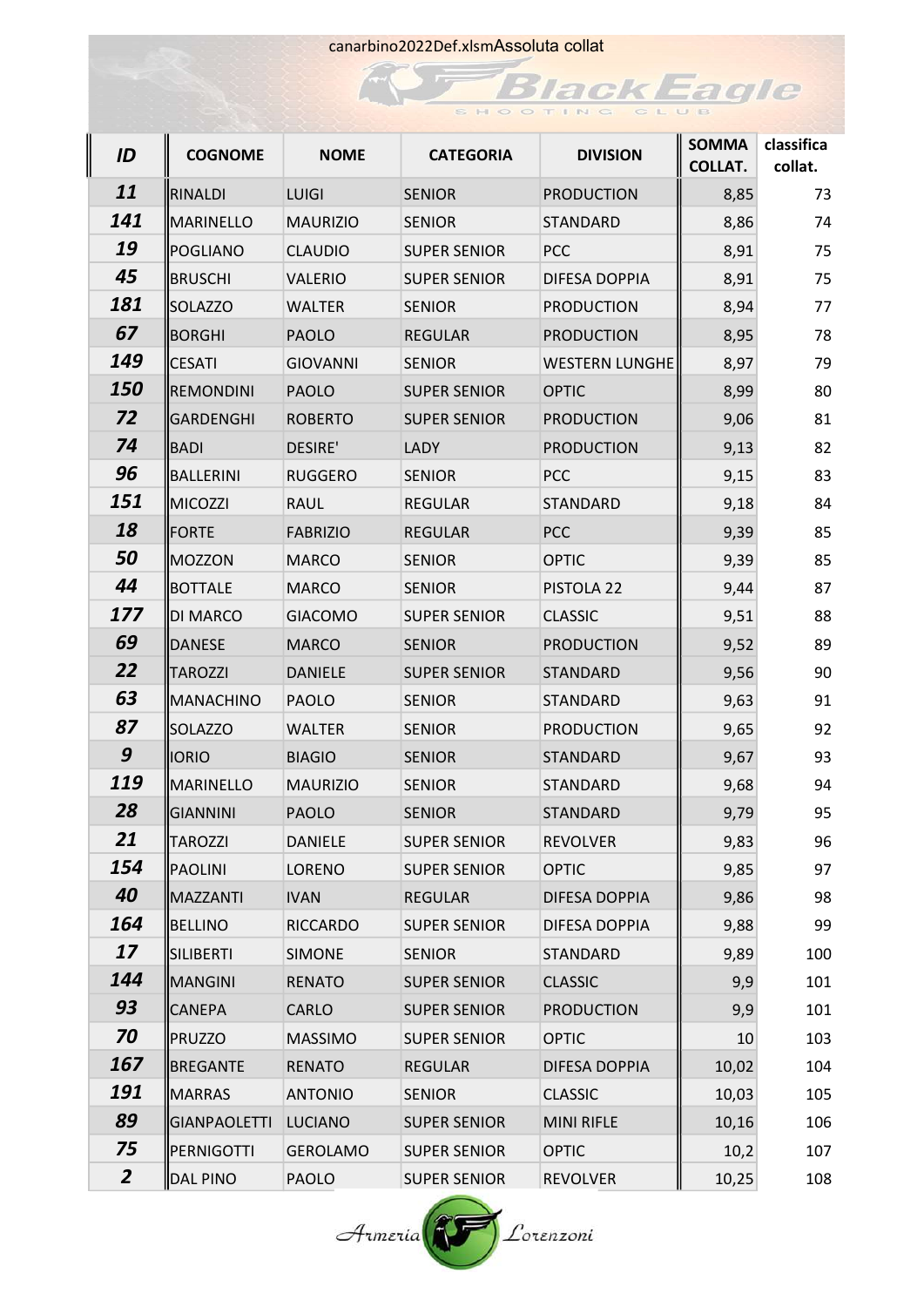| ┃ | ID               | <b>COGNOME</b>    | <b>NOME</b>     | <b>CATEGORIA</b>    | <b>DIVISION</b>       | <b>SOMMA</b><br><b>COLLAT.</b> | classifica<br>collat. |
|---|------------------|-------------------|-----------------|---------------------|-----------------------|--------------------------------|-----------------------|
|   | 46               | ∥DI MARCO         | <b>GIACOMO</b>  | <b>SUPER SENIOR</b> | <b>CLASSIC</b>        | 10,29                          | 109                   |
|   | 8                | MARANGONI         | <b>CRISTINA</b> | LADY                | <b>PRODUCTION</b>     | 10,29                          | 109                   |
|   | 138              | <b>PIEGAIA</b>    | <b>RODOLFO</b>  | <b>SUPER SENIOR</b> | <b>STANDARD</b>       | 10,31                          | 111                   |
|   | 157              | <b>CANNATA</b>    | <b>DANIELE</b>  | <b>REGULAR</b>      | <b>PRODUCTION</b>     | 10,35                          | 112                   |
|   | 71               | <b>SENTINERI</b>  | <b>ROSARIO</b>  | <b>SUPER SENIOR</b> | <b>OPTIC</b>          | 10,51                          | 114                   |
|   | 90               | <b>IFAVETO</b>    | PIER LUIGI      | <b>SUPER SENIOR</b> | <b>CLASSIC</b>        | 10,63                          | 115                   |
|   | 122              | GIAMPAOLETTI      | <b>LUCIANO</b>  | <b>SUPER SENIOR</b> | <b>PRODUCTION</b>     | 10,64                          | 116                   |
|   | 174              | <b>IMANGINI</b>   | <b>RENATO</b>   | <b>REGULAR</b>      | <b>CLASSIC</b>        | 10,46                          | 113                   |
|   | 66               | BORGHI            | <b>CLAUDIO</b>  | <b>SENIOR</b>       | <b>PCC</b>            | 10,67                          | 117                   |
|   | 38               | <b>ll</b> PODESTà | <b>ERNESTO</b>  | <b>SENIOR</b>       | <b>PRODUCTION</b>     | 10,75                          | 118                   |
|   | 10               | llscundi          | LOREDANA        | LADY                | <b>STANDARD</b>       | 10,84                          | 119                   |
|   | 165              | <b>BADINO</b>     | <b>RICCARDO</b> | <b>SUPER SENIOR</b> | <b>PCC</b>            | 10,88                          | 120                   |
|   | 114              | <b>CAPPETTA</b>   | <b>GIOVANNI</b> | <b>JUNIOR</b>       | <b>SOFT AIR</b>       | 11                             | 121                   |
|   | 80               | <b>CATTANEO</b>   | CARLO           | <b>SENIOR</b>       | PCC                   | 11,08                          | 122                   |
|   | 26               | ∥FAVA             | <b>DINO</b>     | <b>SUPER SENIOR</b> | <b>OPEN</b>           | 11,09                          | 123                   |
|   | 57               | <b>CAMPANI</b>    | <b>PATRIZIO</b> | <b>SUPER SENIOR</b> | <b>OPTIC</b>          | 11,09                          | 123                   |
|   | <b>140</b>       | <b>IMOSCA</b>     | <b>MICHELE</b>  | <b>SENIOR</b>       | STANDARD              | 11,18                          | 125                   |
|   | <b>100</b>       | <b>RAGGI</b>      | <b>FEDERICO</b> | <b>SENIOR</b>       | <b>PRODUCTION</b>     | 11,4                           | 126                   |
|   | 76               | <b>COMIN</b>      | <b>IVANO</b>    | <b>SUPER SENIOR</b> | <b>OPTIC</b>          | 11,98                          | 127                   |
|   | 78               | <b>ZANARINI</b>   | <b>ERICA</b>    | LADY                | <b>PRODUCTION</b>     | 11,98                          | 127                   |
|   | 88               | <b>SOLAZZO</b>    | <b>LUIGI</b>    | <b>JUNIOR</b>       | <b>SOFT AIR</b>       | 12,14                          | 129                   |
|   | 73               | SCLIFO'           | <b>LUIGI</b>    | <b>SENIOR</b>       | <b>PRODUCTION</b>     | 12,86                          | 130                   |
|   | 85               | <b>CESATI</b>     | <b>GIOVANNI</b> | <b>SENIOR</b>       | <b>WESTERN LUNGHE</b> | 12,98                          | 131                   |
|   | 16               | DEL MORO          | <b>MAURO</b>    | <b>SUPER SENIOR</b> | STANDARD              | 13,03                          | 132                   |
|   | $\boldsymbol{3}$ | BONATTI           | ERMENEGILDO     | <b>SUPER SENIOR</b> | <b>WESTERN LUNGHE</b> | 13,42                          | 133                   |
|   | 23               | IMIRTI            | <b>MASSIMO</b>  | <b>SENIOR</b>       | <b>TSN</b>            | 13,43                          | 134                   |
|   | 24               | MIRTI             | <b>JACOPO</b>   | <b>REGULAR</b>      | <b>TSN</b>            | 13,75                          | 135                   |
|   | 98               | <b>CAIROLI</b>    | <b>MARTINA</b>  | LADY                | <b>TSN</b>            | 13,78                          | 136                   |
|   | 118              | PADOAN            | ANDREA          | <b>REGULAR</b>      | <b>REVOLVER</b>       | 13,84                          | 137                   |
|   | 32               | <b>MIGLIO</b>     | <b>ALBERTO</b>  | <b>SUPER SENIOR</b> | <b>PRODUCTION</b>     | 13,93                          | 138                   |
|   | 79               | <b>DI STEFANO</b> | <b>STEFANO</b>  | <b>SUPER SENIOR</b> | <b>OPTIC</b>          | 14                             | 139                   |
|   | 68               | CAPPELLINI        | <b>FEDERICO</b> | <b>REGULAR</b>      | PCC                   | 14,27                          | 140                   |
|   | 132              | <b>IMARRAS</b>    | <b>ANTONIO</b>  | <b>SENIOR</b>       | <b>REVOLVER</b>       | 14,67                          | 141                   |
|   | 107              | <b>OUIRINO</b>    | <b>MARIO</b>    | <b>SUPER SENIOR</b> | <b>PRODUCTION</b>     | 14,74                          | 142                   |
|   | <b>116</b>       | ∥CESATI           | <b>GIOVANNI</b> | <b>SENIOR</b>       | <b>PCC</b>            | 14,96                          | 143                   |
|   | 13               | <b>ROVIERA</b>    | DANIELA         | LADY                | <b>PRODUCTION</b>     | 14,99                          | 144                   |

 $A$ rmeria $\left(\begin{matrix} 1 \\ 1 \end{matrix}\right)$  Lorenzoni